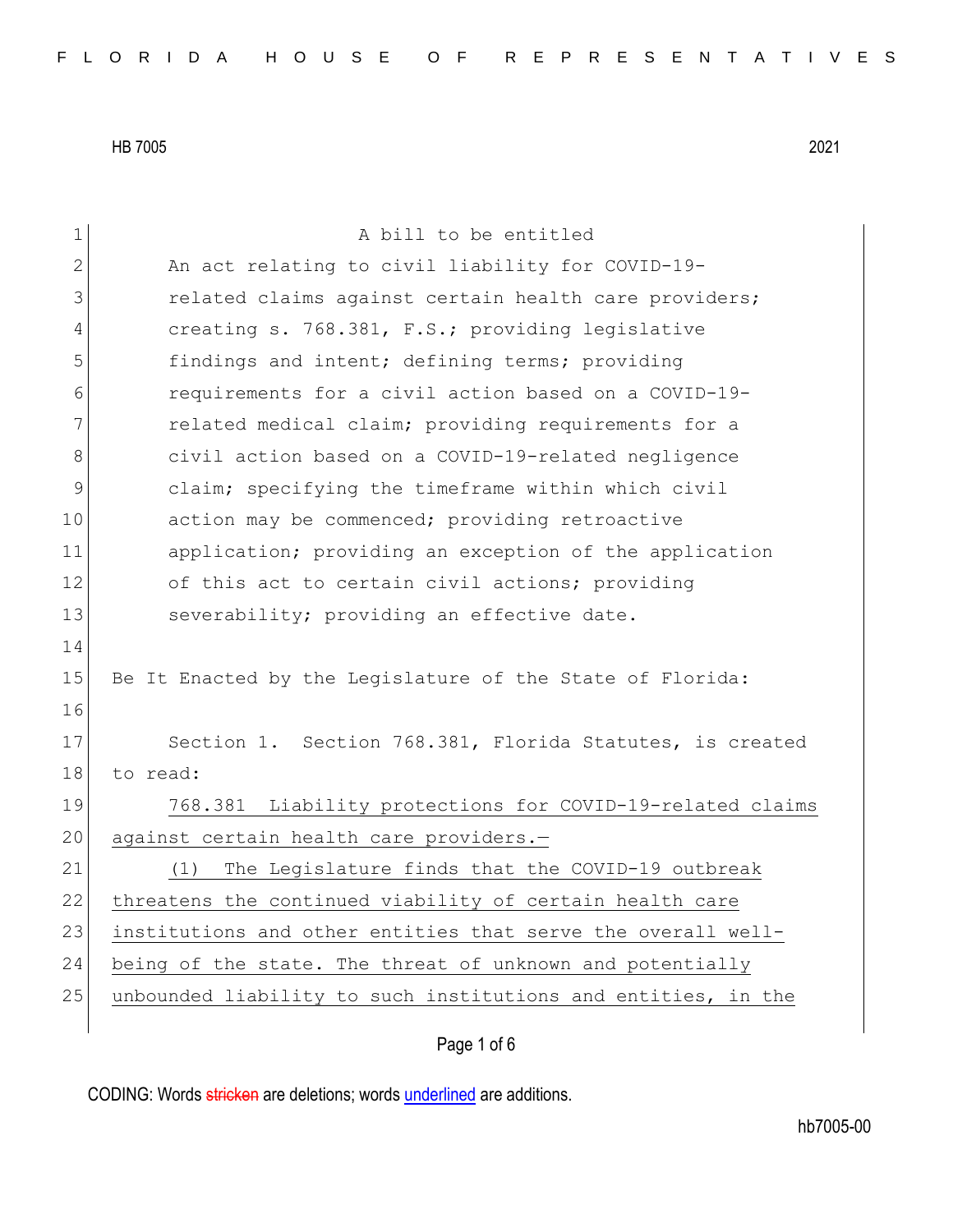| 26 | wake of a pandemic that has already left many of these           |
|----|------------------------------------------------------------------|
| 27 | institutions vulnerable, has created an overpowering public      |
| 28 | necessity to provide an immediate and remedial legislative       |
| 29 | solution. Therefore, the Legislature intends for these           |
| 30 | institutions and entities to enjoy heightened protections        |
| 31 | against certain types of civil liability as a result of the      |
| 32 | COVID-19 pandemic. The Legislature also finds that there are no  |
| 33 | alternative means to meet this public necessity, especially in   |
| 34 | light of the sudden, unprecedented nature of the COVID-19        |
| 35 | pandemic. The Legislature finds that the public interest as a    |
| 36 | whole is best served by providing relief to these institutions   |
| 37 | and entities so that they may remain viable and continue to      |
| 38 | serve the state.                                                 |
|    |                                                                  |
| 39 | (2)<br>As used in this section, the term:                        |
| 40 | "COVID-19" means the novel coronavirus.<br>(a)                   |
| 41 | "COVID-19-related medical claim" means a tort claim<br>(b)       |
| 42 | arising under chapter 400, chapter 429, or chapter 766, which is |
| 43 | based on a defendant's breach of the applicable standard of care |
| 44 | or duty of care and that:                                        |
| 45 | Caused a person to contract COVID-19;<br>1.                      |
| 46 | Arose from the defendant's delay or omission in<br>2.            |
| 47 | performing a surgical procedure, which delay or omission was     |
| 48 | directly caused by the COVID-19 pandemic;                        |
| 49 | Arose from the defendant's act or omission with respect<br>3.    |
| 50 | to an emergency medical condition as defined in s. 395.002, and  |

Page 2 of 6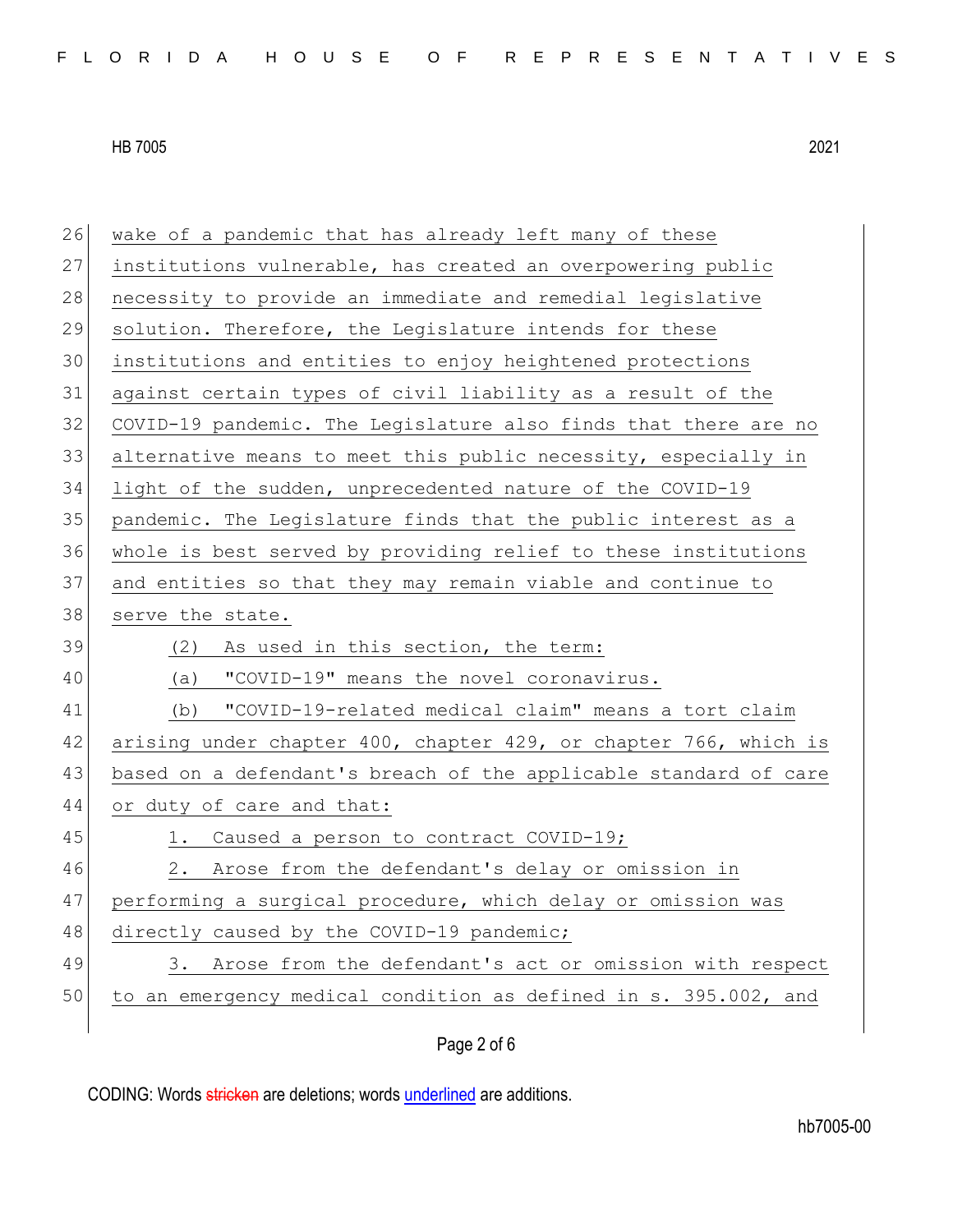| 51 | which act or omission was the result of a lack of resources      |
|----|------------------------------------------------------------------|
| 52 | directly caused by the COVID-19 pandemic;                        |
| 53 | 4. Arose from the defendant's provision of a novel or            |
| 54 | experimental COVID-19 treatment to a patient diagnosed with      |
| 55 | $COVID-19; or$                                                   |
| 56 | 5. Arose from the defendant's provision of treatment to a        |
| 57 | patient diagnosed with COVID-19 whose injuries were directly     |
| 58 | related to an exacerbation of the patient's preexisting          |
| 59 | conditions by COVID-19.                                          |
| 60 | (c) "COVID-19-related negligence claim" means a tort claim       |
| 61 | brought against a health care provider not arising under chapter |
| 62 | 400, chapter 429, or chapter 766, which is based on a            |
| 63 | defendant's breach of the applicable duty of care and that       |
| 64 | caused a person to contract COVID-19.                            |
| 65 | (d) "Health care provider" means:                                |
| 66 | A provider as defined in s. 408.803.<br>1.                       |
| 67 |                                                                  |
|    | A clinical laboratory providing services in the state<br>2.      |
| 68 | or services to health care providers in the state, if the        |
| 69 | clinical laboratory is certified by the Centers for Medicare and |
| 70 | Medicaid Services under the federal Clinical Laboratory          |
| 71 | Improvement Amendments and the federal rules adopted thereunder. |
| 72 | 3. A federally qualified health center as defined in 42          |
| 73 | $U.S.C. s. 1396d(I) (2) (B)$ , as that definition exists on the  |
| 74 | effective date of this act.                                      |
| 75 | 4. Any site providing health care services which was             |

Page 3 of 6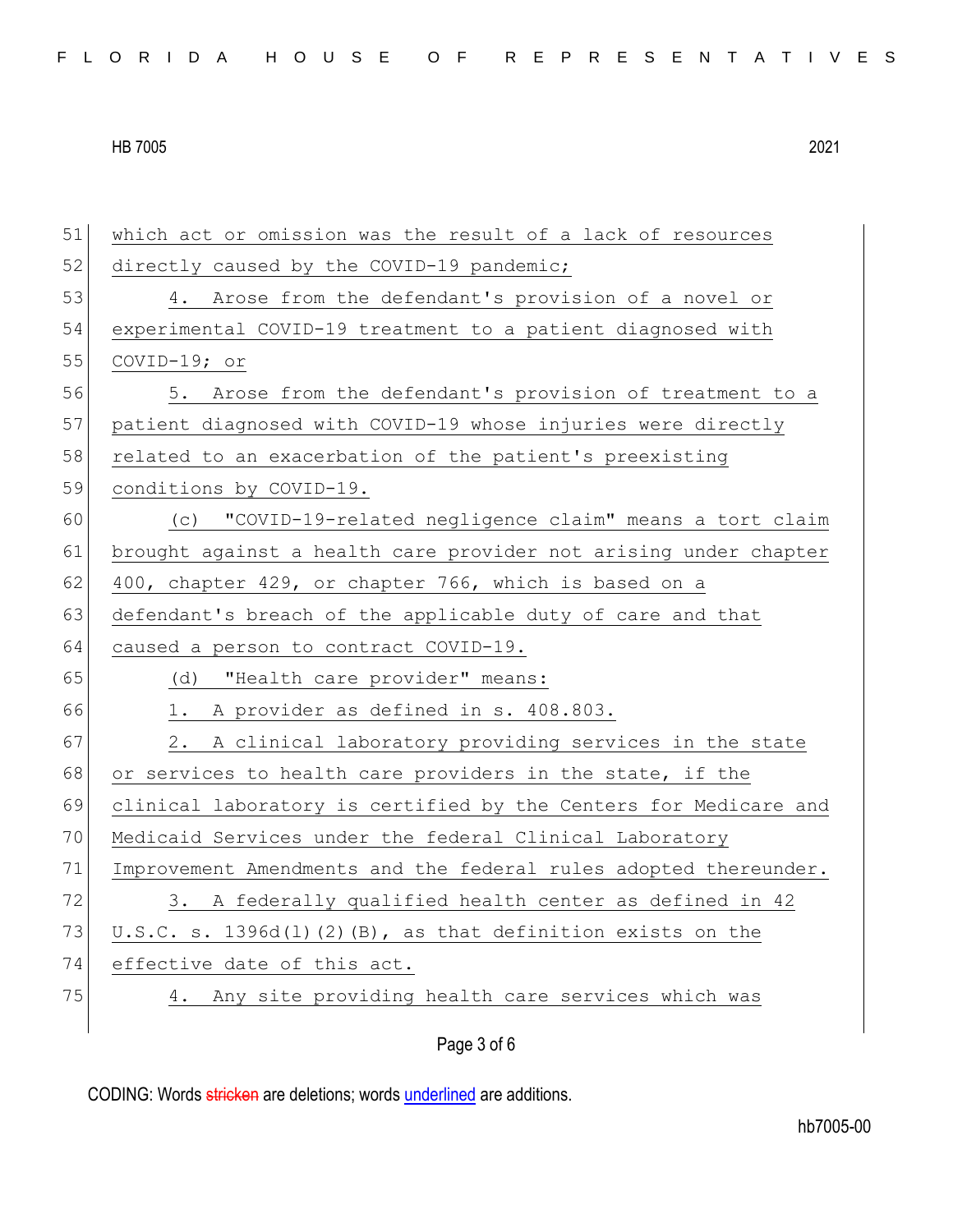| 76  | established for the purpose of responding to the COVID-19        |
|-----|------------------------------------------------------------------|
| 77  | pandemic pursuant to any federal or state order, declaration, or |
| 78  | waiver.                                                          |
| 79  | A health care practitioner as defined in s. 456.001.<br>5.       |
| 80  | A health care professional certified under part IV of<br>6.      |
| 81  | chapter 468.                                                     |
| 82  | A home health aide as defined in s. 400.462(15).<br>7.           |
| 83  | A provider licensed under chapter 394 or chapter 397<br>8.       |
| 84  | and its clinical and nonclinical staff providing inpatient or    |
| 85  | outpatient services.                                             |
| 86  | 9. A continuing care facility licensed under chapter 651.        |
| 87  | 10. A pharmacy permitted under chapter 465.                      |
| 88  | (3) With respect to a COVID-19-related medical claim:            |
| 89  | It is an affirmative defense that the defendant<br>(a)           |
| 90  | complied with government-issued health standards or guidance in  |
| 91  | effect at the time the cause of action accrued.                  |
| 92  | The fact finder must consider all relevant surrounding<br>(b)    |
| 93  | circumstances, including any relevant effects of the COVID-19    |
| 94  | pandemic, in determining the appropriate standard of care.       |
| 95  | A defendant is not liable for any act or omission<br>(C)         |
| 96  | unless such act or omission constitutes gross negligence as      |
| 97  | defined in s. $768.72(2)(b)$ , recklessness, or intentional      |
| 98  | misconduct as defined in $s. 768.72(2)$ (a).                     |
| 99  | With respect to a COVID-19-related negligence claim:<br>(4)      |
| 100 | The complaint must be pled with particularity.<br>(a)            |
|     |                                                                  |

## Page 4 of 6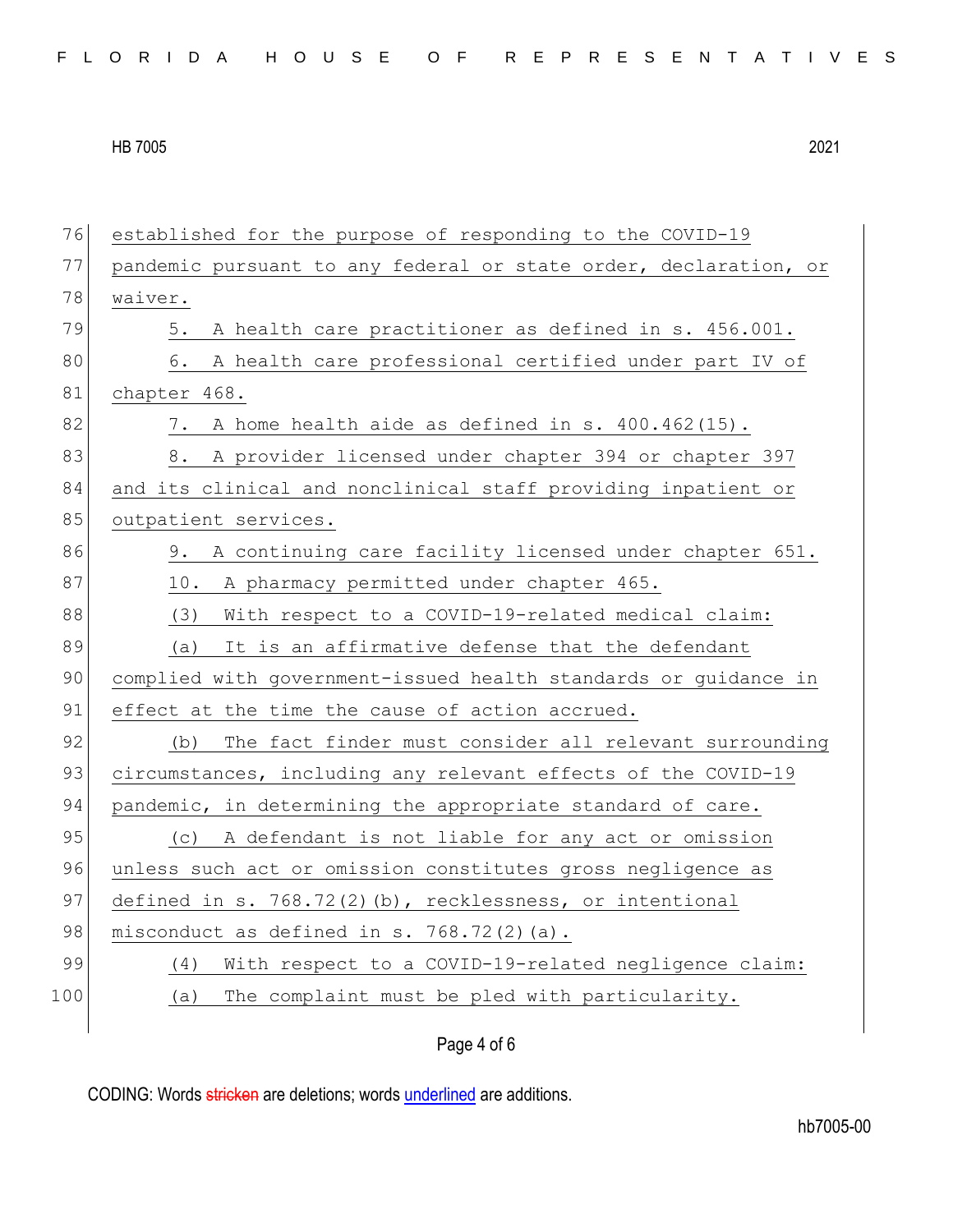101 (b) At the same time that the complaint is filed, the 102 plaintiff must submit an affidavit signed by a physician 103 actively licensed in the state which attests to the physician's 104 belief, within a reasonable degree of medical certainty, that 105 the plaintiff's COVID-19-related damages, injury, or death 106 occurred as a result of the defendant's acts or omissions. 107 (c) The court must determine, as a matter of law, whether: 108 1. The plaintiff complied with paragraphs (a) and (b). If 109 the plaintiff did not comply with paragraphs (a) and (b), the 110 court must dismiss the action without prejudice. 111 2. The defendant made a good faith effort to substantially 112 comply with any authoritative or controlling government-issued 113 health standards or guidance in effect at the time the cause of 114 action accrued. 115 a. During this stage of the proceeding, admissible 116 evidence is limited to evidence tending to demonstrate whether 117 the defendant made such a good faith effort. 118 b. If the court determines that the defendant made such a 119 good faith effort, the defendant is immune from civil liability. 120 c. If the court determines that the defendant did not make 121 such a good faith effort, the plaintiff may proceed with the 122 action. However, absent at least gross negligence proven by 123 clear and convincing evidence, the defendant is not liable for 124 any act or omission relating to a COVID-19-related negligence 125 claim.

## Page 5 of 6